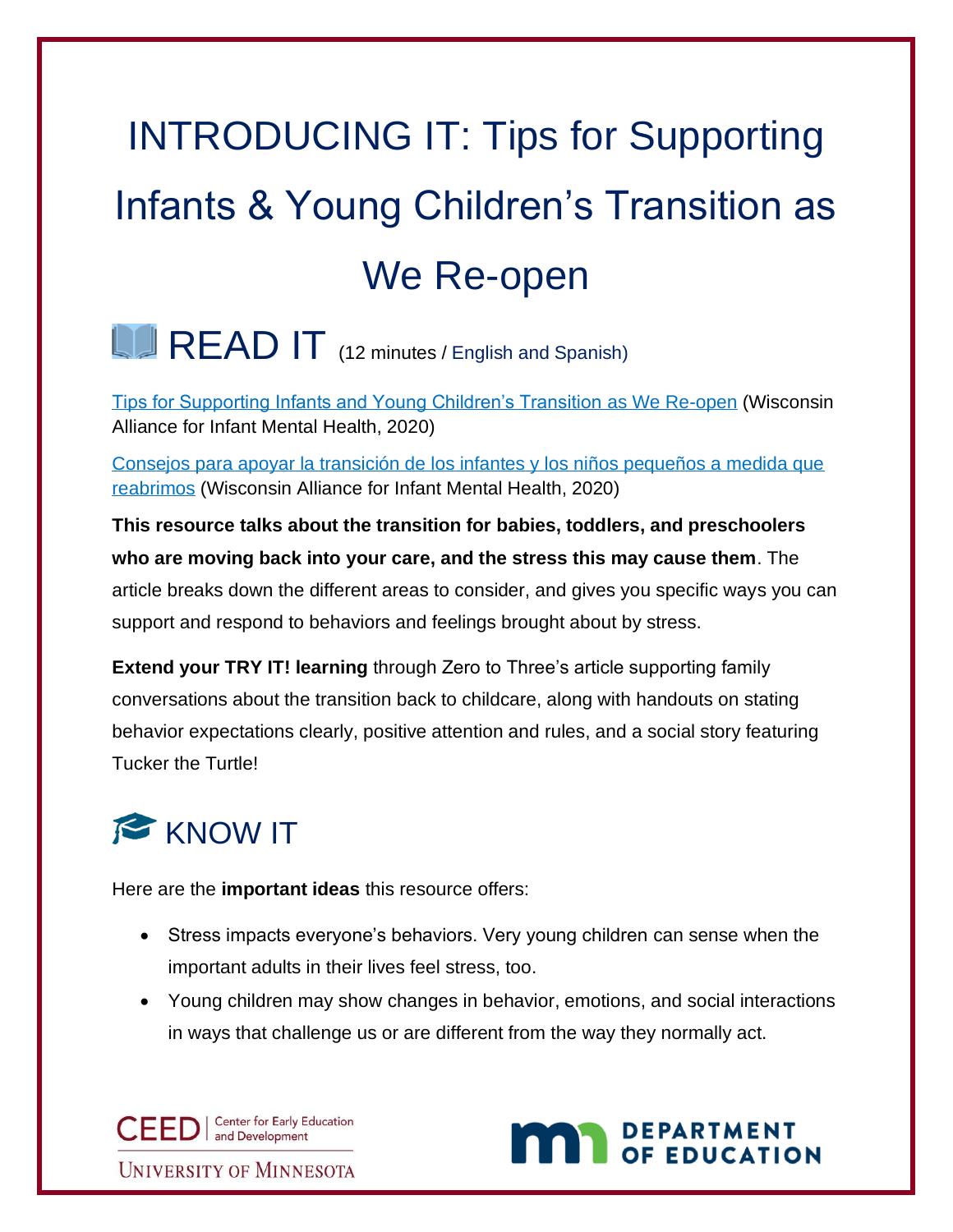- Some typical changes include: Acting younger than their age or struggling with/ losing a previously learned skill; difficulty with attention or sitting still; moodiness; expressing fears; increased clinginess; increased need for attention and/or reassurance; preference towards solitary activities; sleep difficulties; repetitive play with themes involving illness.
- Caregivers and their response to these changes are important. You can make a positive difference by taking action in the following areas: paying attention to your own feelings; nurturing your relationship with the child; using positive instead of negative interactions; supporting children when engaging with friends; establishing routines; setting age-appropriate rules; talking about emotions; giving them secure spaces; supporting meaningful play; and modeling behavior with them and others that is healthy and supportive.
- Making emotional well-being a priority it is the foundation to school and life success!

Here are some **terms** in the resource that may not be familiar to you:

.

**To be "present"** is to be fully focused and without judgement in the moment and paying attention to the other person.

**To be "activated"** is to react with emotions in response to someone else's behavior or emotions. Becoming activated can get in the way of paying attention to the other person.

**Protective factors** are the skills, strengths, or coping strategies that help to reduce a risk's impact, like stress. A **protective factor** is a positive way to counteract the risk.

**Reciprocal play** describes children interacting and coordinating play with others, such as in role-play or dress-up games.

**To be "regulated"** is to have emotions under control and to express them in healthy ways. Very young children need adults to teach them how to be regulated, or to coregulate.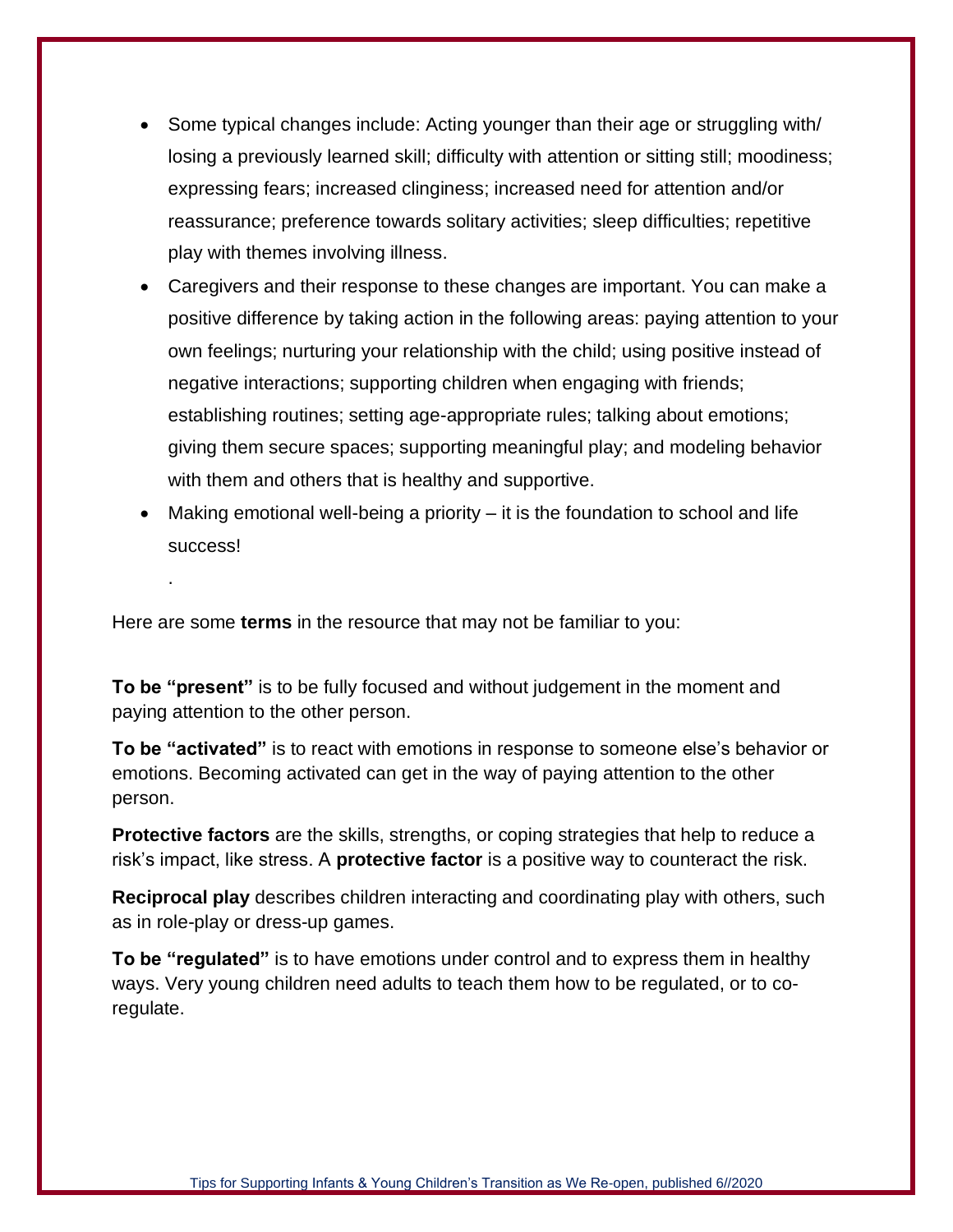

Let's see what you learned from this resource! Choose the answer from choices provided. The answers are at the end the guide.

- 1. You may see this response to stress in the children you care for:
- a) sleep difficulties b) social withdrawal c) shorter attention span d) all these behaviors

2. You can positively manage the stress you feel from a child's behavior by:

| a) Walking away from the child  | b) ignoring the child's behavior |
|---------------------------------|----------------------------------|
| c) taking a couple deep breaths | d) yelling at the child          |

3. To build connection and a child's sense of being seen and heard, you should try to have at least \_\_\_\_\_ positive interactions for every one negative interaction with the child.

- a) eight b) one c) five d) three
- 4. Maintaining routines, age-appropriate rules, nurturing interactions and \_\_\_\_\_\_\_ are all ways to help a child feel understood and supported.

a) labeling emotions b) negative reinforcement c) ignoring the child's feeling d) not checking in with parents



Take a few minutes to consider these questions. If you want to, write your thoughts down.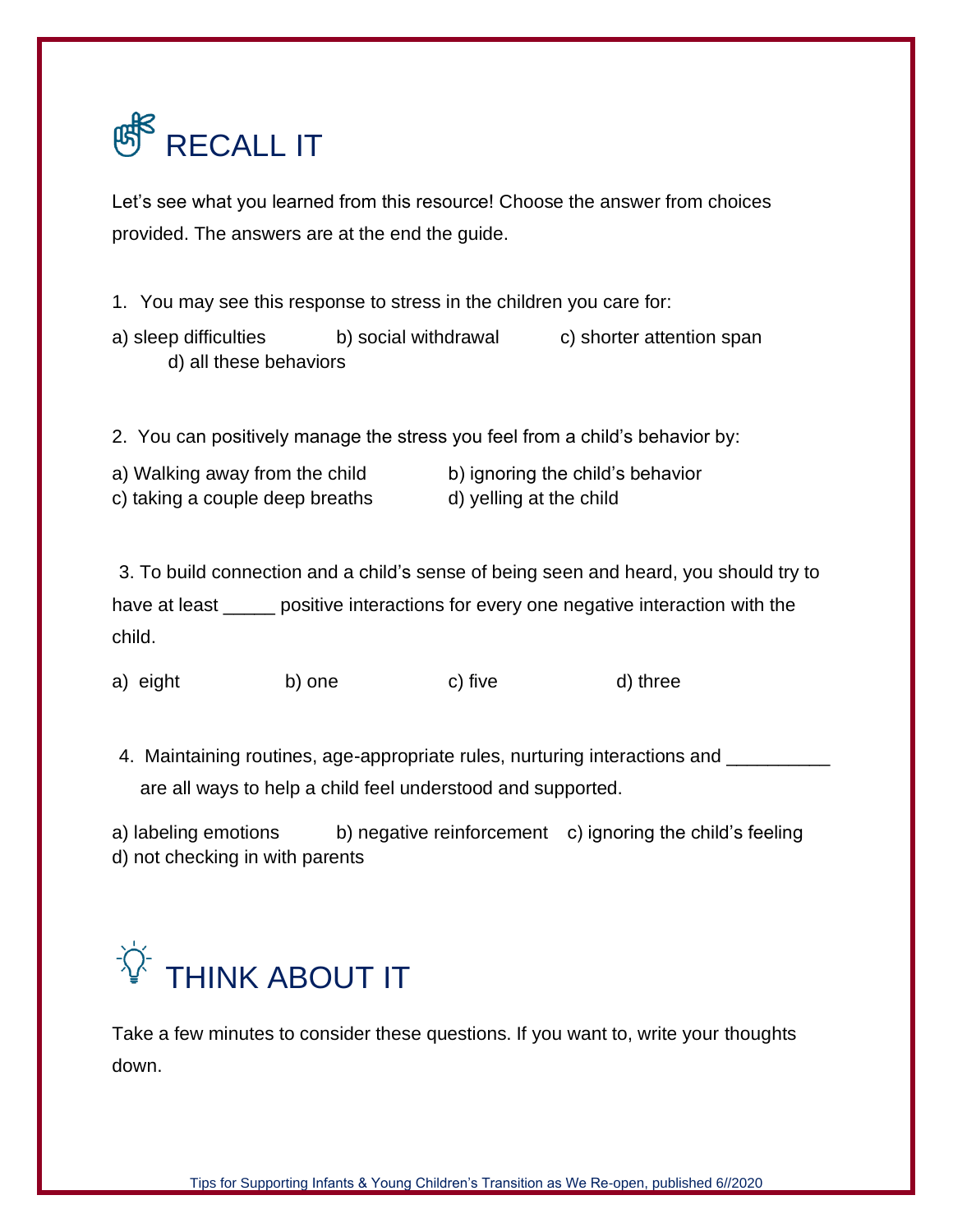- 1. What behaviors do you see when the children in your care feel afraid? Worried? Sad? What are the things you do or don't do to help them manage these big feelings?
- 2. The resource offered many tips on supporting children and their feelings. What practices were you already doing? What new ones will you try? Why?
- 3. What child behaviors you are most challenged by? Why is this behavior(s) a "hot button" behavior for you? Has anything in this resource helped you to see this behavior differently? How will use this new knowledge the next time you feel activated?



Here are some ideas to try:

- 1. The resource suggests caregivers work closely with families. Share [this article](https://www.zerotothree.org/resources/3413-what-comes-next-back-to-child-care-following-shelter-in-place) from Zero to Three. It offers parents things to think over and talk about with their child. This will help everyone to make the big transition back to care.
- 2. Reach out to the family and the child with a letter or email to tell the child how excited you are to see him or her again. Remind the child of some of the things he or she loves to do while in your care. Enclose a picture of yourself without your mask to remind the child what you look like. Add a photo of you wearing a mask to help the child know who you are. Ask the family to talk to their child about what you will look like when they come to child care. If possible, schedule a video call with the family.
- 3. Think about the rules and expectations you have for the children in your care. Are the children able to follow them based on their age? Look at the **Handout #1 - Clearly State Behavior Expectations**. Jot down three rules that are very important to you.Think about how you will explain them to the children in your care. You can let